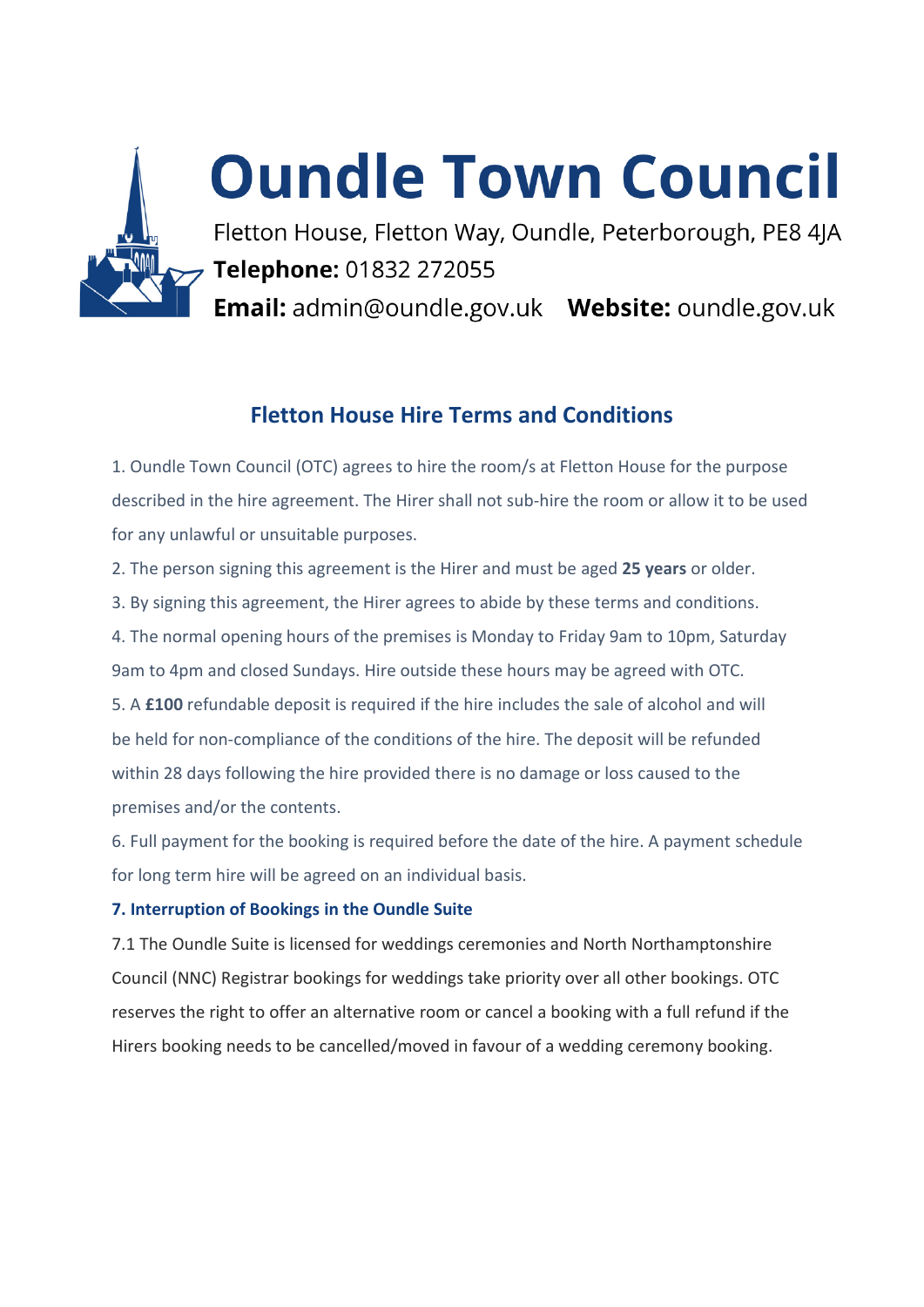#### **8. Premises Licence**

8.1. Fletton House has a Premises Licence authorising the following regulated entertainment And licensable activities to be carried on inside the premises only and at these specified times:

- **Sale and consumption of alcohol: 8.00am to 11.30pm**
- **Performance of Dance: 8.00am to 11.00pm**
- **Exhibition of films: 8.00am to 11.00pm**
- **Performance of live music: 8.00am to 11.00pm**
- **Performance of plays: 8.00am to 11.00pm**
- **Playing of recorded music: 8.00am to 11.00pm**

8.2 The Hirer is responsible for making sure the licenced activities do not take place outside the premises; this includes the pavement outside the building and the carpark behind the building.

#### **9. Sale and Consumption of alcohol**

**9.1. Alcohol can only be sold during the hire if it has been agreed with OTC otherwise it is not permitted.** 

**9.2. It is at OTC's discretion to; refuse permission to sell alcohol during the hire, agree a £25 fee or request the Hirer applies for a Temporary Event Notice (TEN) from North Northamptonshire Council. If a TEN is requested, it must be sent to OTC at least 5 working days before the hire.** 

9.3. Where it is agreed alcohol can be sold during the hire, it is the Hirer's responsibility to comply with all current applicable licensing regulations with regards to selling and consumption of alcohol, including these terms and conditions.

9.4. Only alcohol where duty and VAT has been paid is permitted to be sold on the premises. Homebrewed and alcohol where duty and VAT has not been paid must not be sold anywhere on the premises.

**9.5. It is illegal to sell or knowingly allow any person to sell alcohol to a person under 18.** The Hirer must follow the **Think 25 scheme** and ask for acceptable forms of ID; driving license, passport and cards bearing PASS hologram.

9.6 It is not permitted for people to buy bottles and drink off the premises after the event.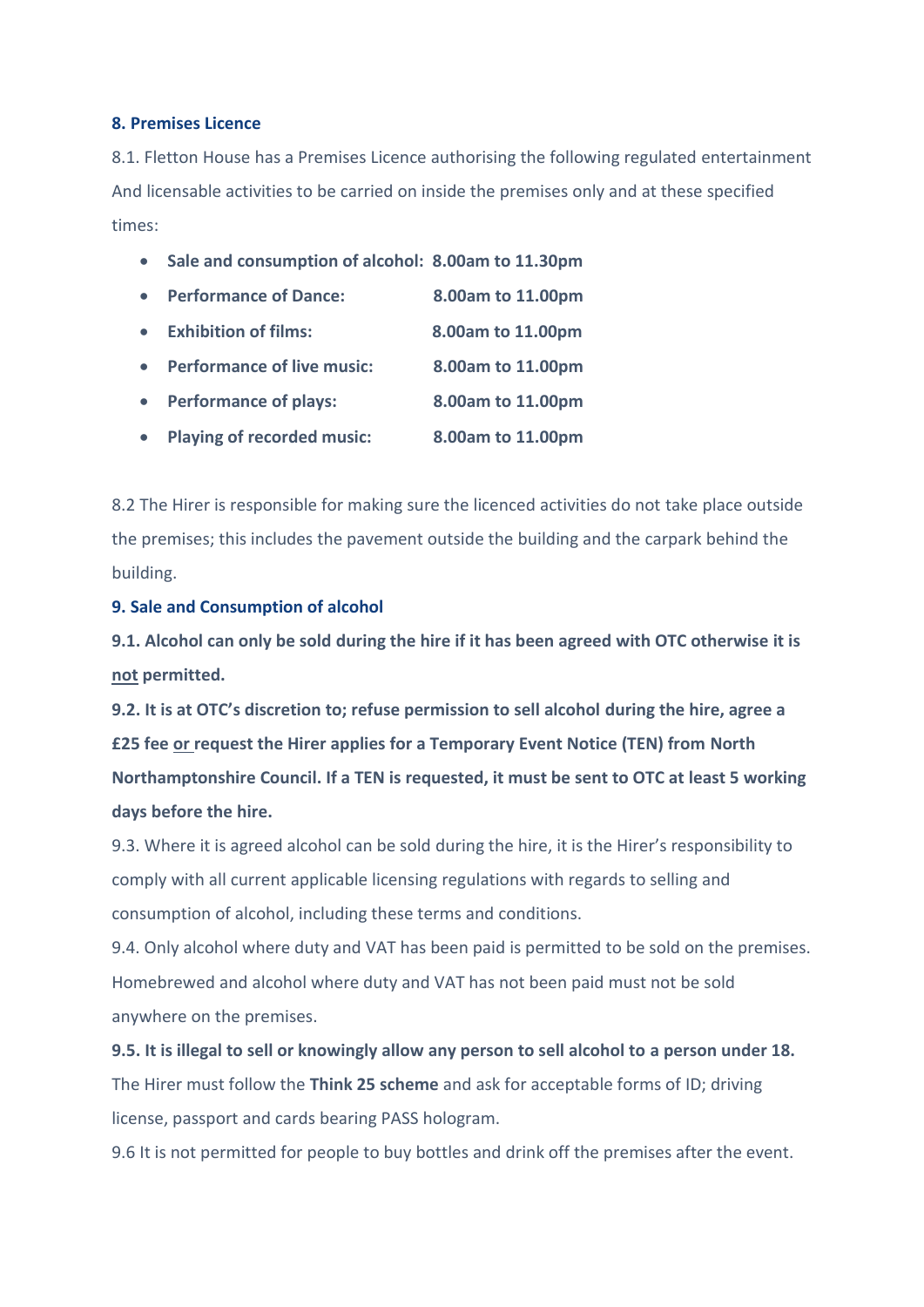9.7 The Hirer must ensure they and their staff do not carry out, arrange or participate in any irresponsible promotions in relation to the premises including drinking games or other activities.

9.8 The Hirer shall ensure that free potable water is provided on request to customers where it is reasonably available.

9.9. The Hirer must ensure that (a) where any of the following alcoholic drinks is sold or supplied for consumption on the premises (other than alcoholic drinks sold or supplied having been made up in advance ready for sale or supply in securely closed container) it is available to customers in the following measures (i) beer or cider: 1/2 pint; (ii) gin, rum, vodka or whiskey: 25ml or 35ml; and (iii) still wine in a glass: 125ml; (b) these measures are displayed in a menu, price list or other printed material which is available to customers on the premises; and (c) where a customer does not in relation to a sale of alcohol specify the quantity of alcohol to be sold, the customer is made aware that these measures are available.

9.10. The Hirer shall ensure that no alcohol is sold or supplied for consumption on or off the premises for a price which is less than the permitted price.

**9.11. Selling of alcohol must finish at 11.30pm. Consumption of alcohol must be finished by 11.40pm.**

#### **10. Legislation**

10.1. The Hirer shall make sure that any activities for children comply with the provisions of the **Children Act 2006** and the **Safeguarding Vulnerable Groups Act 2006**.

10.2. If selling goods, the Hirer shall comply with trading laws and any code of practice including legislation which prohibits the sale or hire of age restricted products.

10.3. The Hirer is responsible for making sure they have the appropriate copyright licences for films and not permit children to view age-restricted films classified according to the recommendations of the British Board of Film Classification.

10.4. The Hirer is responsible for making sure nothing is done on or in relation to the premises in contravention of the law relating to gaming, betting and lotteries.

#### **11. Security/Health & Safety/Damage**

11.1. The Hirer is responsible for the supervision of the room including the fabric, contents, and the behaviour of all persons during the hire.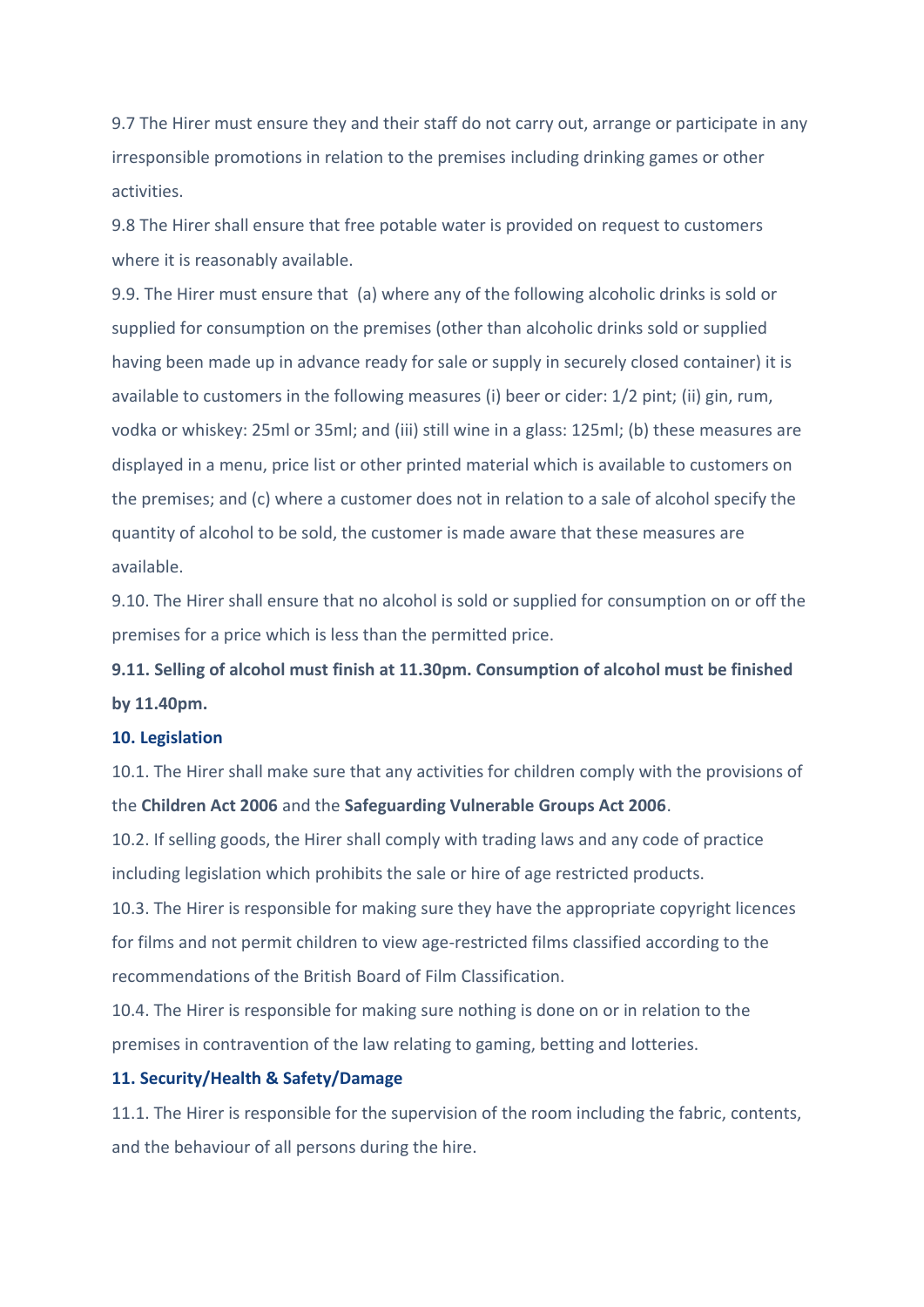11.2. Hirers are not allowed to use any sort of tape or blue/white tack adhesive on the floor or walls.

11.3. The movement of furniture must not cause damage to any part of the building and contents.

11.4. Paint spills and damage should be cleaned up quickly and reported to OTC.

11.5. OTC accepts no responsibility for any stored equipment, goods or other property left on the premises and shall not be liable for personal injury caused by the Hirer's event.

11.6. The Hirer shall be responsible for all claims, damages and any expenses incurred from their hire.

#### **11.7. Smoking is not permitted anywhere on the premises.**

11.8. The Hirer is responsible for ensuring that they are familiar with all fire procedures and exits and for the Health & Safety of anyone on the premises during their booking.

11.9. The Hirer shall ensure that all gangways, exit doors and stairways for public access are kept clear of obstruction.

11.12. The use of naked flame, highly flammable substances, smoke machines, lasers and pyrotechnics is not permitted anywhere on the premises.

11.13. The Hirer shall make sure that all electrical equipment brought by them to the premises is safe, in good working order, and used in a safe manner.

**11.14. Please report any faults or damage before and during the hire to OTC as soon as possible, by email [admin@oundle.gov.uk](mailto:admin@oundle.gov.uk) or telephone 01832 272055, Monday to Friday, 9am to 2pm.** 

#### **12. Sound and Music**

12.1. The Hirer is responsible for adhering to all conditions of the Performing Rights Society where any music in any form is part of the event.

12.2. The noise must be kept to a reasonable level for a residential area and no sound should emit from the premises so as to cause undue nuisance. **Playing of music must finish at 11pm.**

#### **13. Food**

13.1. It is the Hirer's legal duty that any food production or consumption must comply with food safety and hygiene regulations.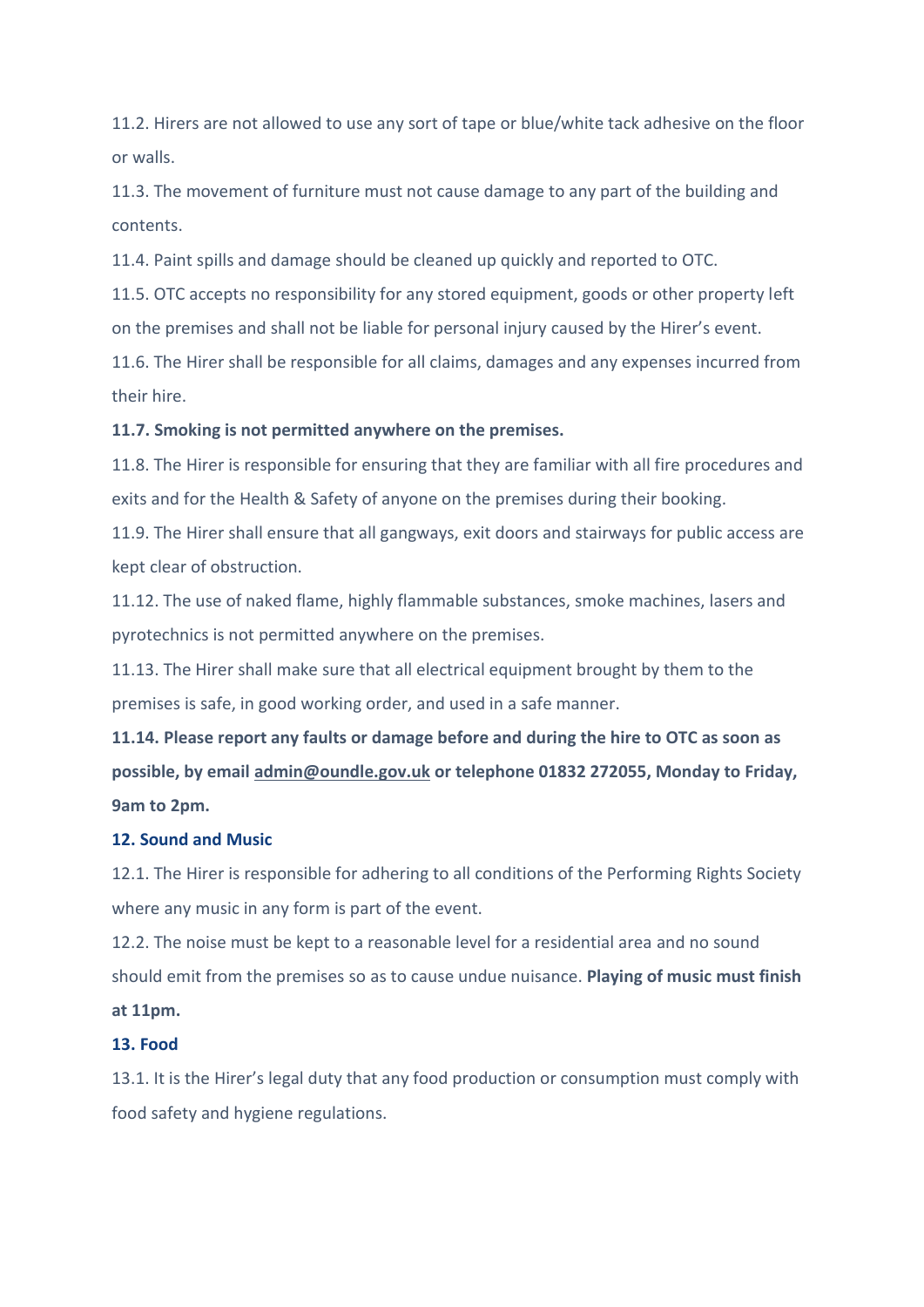## **14. Clearing Up**

14.1. The Hirer shall leave the premises in a clean and tidy condition and return furniture to its original place.

14.2. The Hirer is responsible for closing doors and windows opened during the hire.

## **15. Cancellation**

15.1. If the Hirer cancels the booking in less than 2 working weeks before the date of the event, no refund will be granted. Cancellations with more than two weeks' notice will be refunded in full.

**15.2. OTC reserves the right to cancel the booking if;**

- **It's required for use as a Polling Station for a Parliamentary or Local Government election or by-election,**
- **The hire will lead to the breach of the licensing conditions,**
- **If the hire will involve unlawful or unsuitable activities,**
- **If the building has become unfit or unsafe for the hire,**
- **If an emergency requires use of the building for victims of flooding, snowstorm, fire, explosion or those at risk of similar disasters.**
- **If North Northamptonshire Council request the use of the building for 'Emergency Operations'**

15.3. OTC will endeavour to give reasonable notice of a cancellation for these circumstances and will refund the Hirer in full, however the Council shall not be liable to pay compensation due to this cancellation.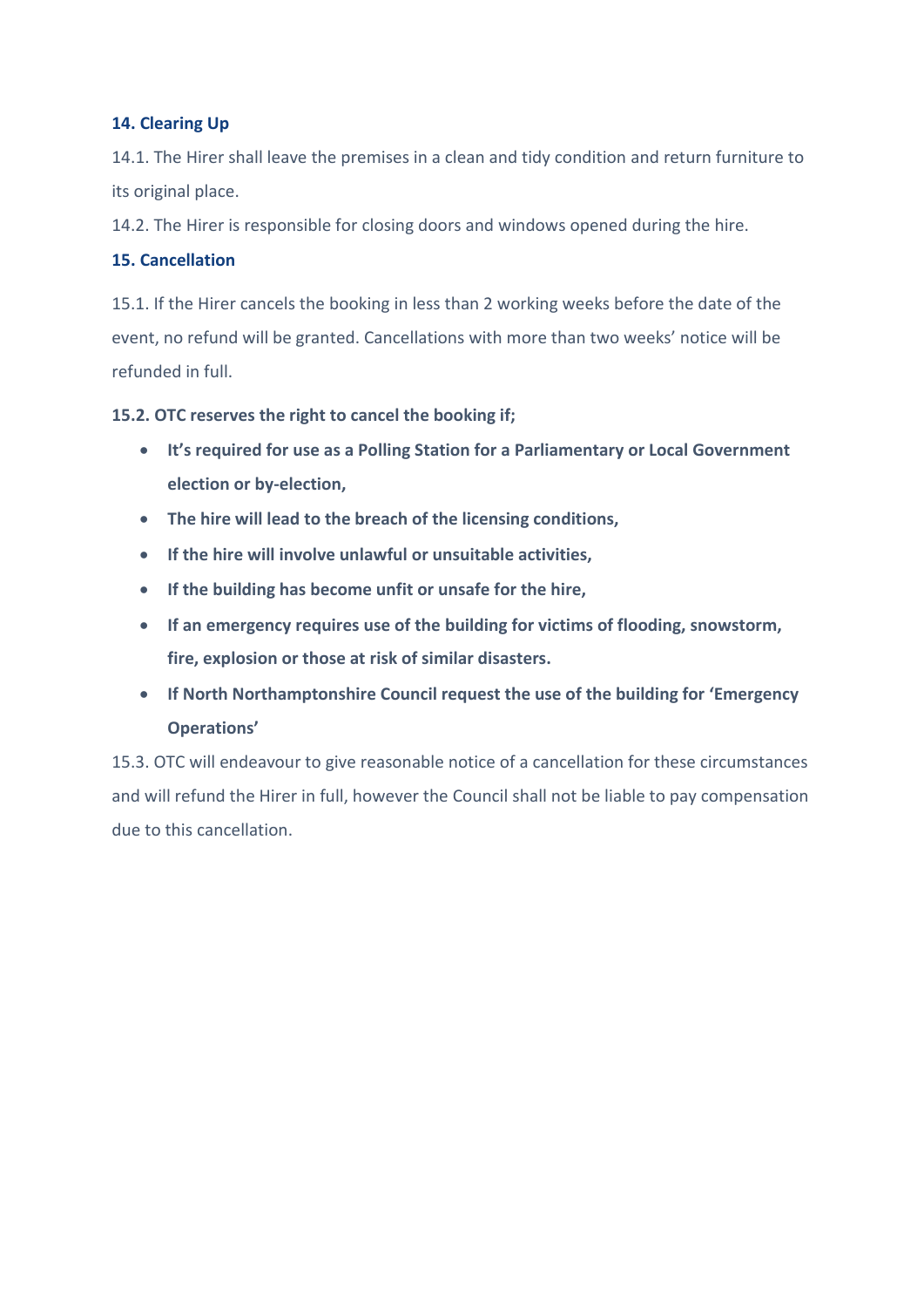#### **FIRE EVACUATION PROCEDURES**

#### **IN THE EVENT OF FIRE AT: Fletton House, Fletton Way, Oundle.**

- **1. RAISE THE ALARM:** the person discovering the fire shouts "FIRE" and sets off the alarm at the nearest safe break glass.
- **2. CALL THE FIRE BRIGADE: Dial 999**
- **3. ATTACK THE FIRE:** Only if it is safe to do so & you have been trained with the appropriate firefighting equipment. DO NOT TAKE RISKS
	- ✓ **All employees, members of the public, contractors, members & visitors must evacuate the building immediately** by the nearest safe exit route closing all doors behind you.
	- ✓ **And to give assistance to evacuate disabled persons. DO NOT USE THE LIFT**
	- ✓ **NEVER** go back to collect belongings.
	- ✓ **The Fire Marshal or Deputy Fire Marshal will verify that the building is clear as they leave.**
	- ✓ **The Fire Marshal or Deputy Fire Marshal** will collect the Visitors Book, First Aid Kit and account for all employees, visitors and contractors on site.
	- ✓ **All personnel will assemble by in an orderly manner at the FIRE ASSEMBLY POINT – LOCATED AT: The rear carpark of Fletton House by the bin store and report to The Fire Marshal or Deputy Fire Marshal** who will undertake the roll call, including visitors & contractors.
	- ✓ **The Emergency Co-ordinator will liaise with the Fire Brigade on their arrival**:
		- Informing them of unaccounted personnel
		- Fire Location
		- Electrical/Gas status and location of hazardous materials (Flammables, etc).
	- ✓ **NEVER re-enter any building until either the Fire Brigade or the Emergency Coordinator have given the ALL CLEAR.**
	- ✓ **Outside of Normal Office Hours employees will contact the Fire Brigade and all employees and other personnel will go to the FIRE ASSEMBLY POINT LOCATED AT: The rear carpark of Fletton House by the bin store do not re-enter any building until authorised to do so by the Fire Brigade. The most senior person on site will liaise with the Fire Brigade and give the all clear to re-enter any building.**